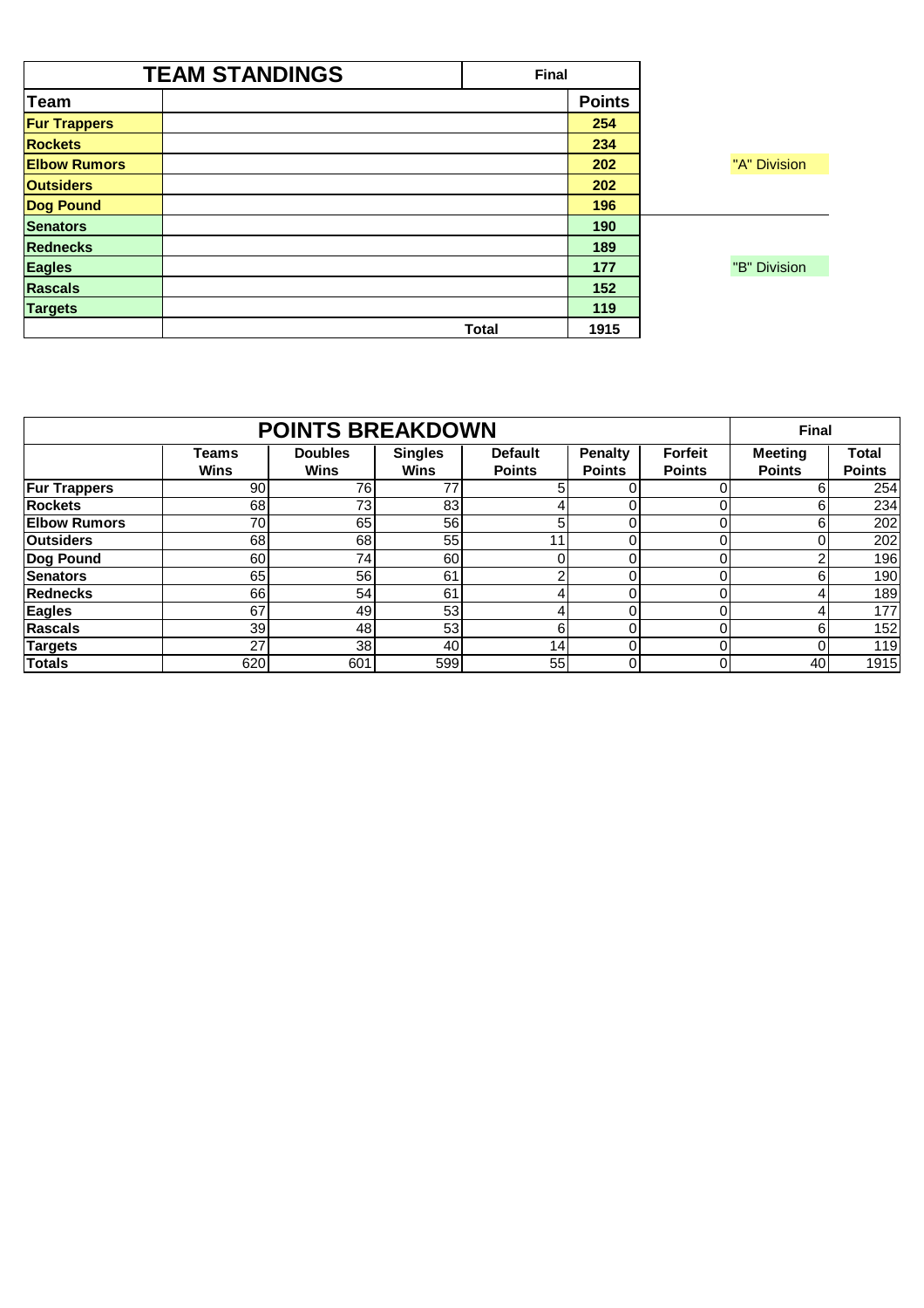|                     |                |                |                         |                         |                 |                 | <b>WEEKLY POINTS</b> |                |                         |                         |                 |                 |                |                         | Final                   |                |
|---------------------|----------------|----------------|-------------------------|-------------------------|-----------------|-----------------|----------------------|----------------|-------------------------|-------------------------|-----------------|-----------------|----------------|-------------------------|-------------------------|----------------|
| Team                | W <sub>1</sub> | W <sub>2</sub> | W <sub>3</sub>          | W <sub>4</sub>          | W <sub>5</sub>  | $W_6$           | W <sub>7</sub>       | Mtg            | <b>W8</b>               | W 9                     | W <sub>10</sub> | W 11            | W 12           | W 13                    | W 14                    | W 15           |
| Name                | Sept           | Sept           | Sept                    | Oct                     | Oct             | Oct             | Oct                  | <b>Nov</b>     | Nov                     | Nov                     | Nov             | Nov             | Dec            | Dec                     | Jan                     | Jan            |
|                     | 14             | 21             | 28                      | 5                       | 12              | 19              | 26                   | $\mathbf{1}$   | $\overline{2}$          | 16                      | 23              | 30              | $\overline{7}$ | 14                      | $\overline{4}$          | 11             |
| Fur Trappers        | 11             | 11             | 13                      | 11                      | 14              | 10              | 6                    | $\overline{2}$ | 9                       | 6                       | 6               | 11              | 8              | 12                      | 12                      | 11             |
| Rockets             | 11             | $\overline{7}$ | 11                      | 10                      | $\overline{7}$  | 12              | 9                    | $\overline{2}$ | 11                      | 9                       | $\overline{7}$  | 8               | 11             | 12                      | 11                      | 15             |
| Dog Pound           | 11             | 6              | 11                      | $\overline{7}$          | 8               | 5               | 6                    | $\overline{2}$ | 9                       | 8                       | 9               | 9               | 8              | 12                      | $\overline{4}$          | 4              |
| Outsiders           | 8              | 8              | $\overline{7}$          | $\overline{7}$          | 3               | 12              | 9                    | $\overline{0}$ | 6                       | 6                       | 9               | 9               | 11             | 11                      | 8                       | 11             |
| <b>Elbow Rumors</b> | $\overline{7}$ | 8              | 8                       | 5                       | 11              | $\overline{7}$  | 10                   | $\overline{2}$ | 6                       | 9                       | 6               | $\overline{7}$  | 6              | 10                      | 11                      | 8              |
| Senators            | $\overline{7}$ | 9              | $\overline{2}$          | 8                       | 4               | 10              | 6                    | $\overline{2}$ | 4                       | 9                       | 9               | 6               | $\overline{7}$ | $\overline{\mathbf{4}}$ | $\overline{\mathbf{4}}$ | $\overline{7}$ |
| Rednecks            | $\overline{4}$ | 10             | 4                       | $\overline{\mathbf{4}}$ | 12              | 8               | $\overline{7}$       | $\Omega$       | 12                      | 6                       | 8               | 11              | $\overline{7}$ | 3                       | $\overline{7}$          | $\overline{7}$ |
| Eagles              | $\overline{4}$ | $\overline{7}$ | $\overline{7}$          | 5                       | $\overline{7}$  | 5               | 8                    | $\overline{0}$ | 9                       | $\overline{7}$          | 9               | 6               | 9              | 3                       | 9                       | 8              |
| Targets             | 8              | 5              | $\overline{\mathbf{4}}$ | 8                       | $\mathbf{1}$    | 3               | 5                    | $\overline{0}$ | 6                       | $\overline{\mathbf{4}}$ | 6               | 4               | 4              | 3                       | 3                       | 4              |
| Rascals             | $\overline{4}$ | 4              | 8                       | 10                      | 8               | 3               | 9                    | $\overline{2}$ | 3                       | 11                      | 6               | 4               | 4              | 5                       | 6                       | $\Omega$       |
|                     |                |                |                         |                         |                 |                 |                      |                |                         |                         |                 |                 |                |                         |                         |                |
|                     | 75             | 75             | 75                      | 75                      | 75              | 75              | 75                   | 12             | 75                      | 75                      | 75              | 75              | 75             | 75                      | 75                      | 75             |
|                     |                |                |                         |                         |                 |                 |                      |                |                         |                         |                 |                 |                |                         |                         |                |
| Team                | W 16           | W 17           | Mtg                     | W 18                    | W <sub>19</sub> | W <sub>20</sub> | W <sub>21</sub>      | Mtg            | W <sub>22</sub>         | W <sub>23</sub>         | W <sub>24</sub> | W <sub>25</sub> |                | Mtg                     | No of                   | Avg            |
| Name                | Jan            | Jan            | Jan                     | Feb                     | Feb             | Feb             | Mar                  | Mar            | Mar                     | Mar                     | Mar             | Mar             | <b>Totals</b>  | Pts                     | Wks                     | Pts            |
|                     | 18             | 25             | 31                      | $\mathbf{1}$            | 8               | 22              | $\mathbf{1}$         | $\overline{7}$ | 8                       | 15                      | 22              | 29              |                |                         |                         |                |
| Fur Trappers        | 12             | 11             | $\overline{2}$          | 10                      | 10              | 8               | 9                    | $\overline{2}$ | 11                      | 10                      | 9               | $\overline{7}$  | 254            | 6                       | 25                      | 9.92           |
| Rockets             | 3              | 6              | $\overline{2}$          | 8                       | 10              | 9               | 8                    | $\overline{2}$ | $\overline{7}$          | 10                      | 8               | 8               | 234            | 6                       | 25                      | 9.12           |
| Dog Pound           | $\overline{7}$ | 8              | $\overline{0}$          | 10                      | 9               | 8               | 5                    | $\overline{0}$ | 13                      | 5                       | 6               | 6               | 196            | $\overline{\mathbf{c}}$ | 25                      | 7.76           |
| Outsiders           | 8              | 4              | $\overline{0}$          | $\overline{7}$          | $\overline{7}$  | $\overline{7}$  | 9                    | $\overline{0}$ | 10                      | 9                       | $\overline{7}$  | 9               | 202            | $\mathbf 0$             | 25                      | 8.08           |
| <b>Elbow Rumors</b> | 8              | $\overline{7}$ | $\overline{2}$          | 5                       | 8               | 6               | 9                    | $\overline{2}$ | 10                      | 8                       | 5               | 11              | 202            | 6                       | 25                      | 7.84           |
| Senators            | 11             | 9              | $\overline{2}$          | 12                      | 12              | $\overline{7}$  | 6                    | $\overline{2}$ | 5                       | $\overline{7}$          | 11              | 8               | 190            | 6                       | 25                      | 7.36           |
| Rednecks            | 5              | $\overline{7}$ | $\overline{2}$          | 3                       | 5               | 14              | 10                   | $\overline{2}$ | $\overline{\mathbf{4}}$ | 6                       | 10              | 11              | 189            | 4                       | 25                      | 7.40           |
| Eagles              | 10             | 9              | $\overline{2}$          | 5                       | 5               | 8               | 6                    | $\overline{2}$ | 8                       | 11                      | $\overline{4}$  | 4               | 177            | $\overline{4}$          | 25                      | 6.92           |
| Targets             | $\overline{7}$ | 6              | $\overline{0}$          | 8                       | 3               | 1               | $\overline{7}$       | $\overline{0}$ | $\overline{2}$          | 5                       | 8               | $\overline{4}$  | 119            | $\mathbf 0$             | 25                      | 4.76           |
| Rascals             | 4              | 8              | $\overline{2}$          | $\overline{7}$          | 6               | $\overline{7}$  | 6                    | $\overline{2}$ | 5                       | $\overline{\mathbf{4}}$ | $\overline{7}$  | $\overline{7}$  | 152            | 6                       | 25                      | 5.84           |
|                     |                |                |                         |                         |                 |                 |                      |                |                         |                         |                 |                 |                |                         |                         |                |
|                     | 75             | 75             | 14                      | 75                      | 75              | 75              | 75                   | 14             | 75                      | 75                      | 75              | 75              | 1915           | 40                      |                         |                |
|                     |                |                |                         |                         | M/U             |                 | Forfeit              |                | Pen                     |                         |                 |                 |                |                         |                         |                |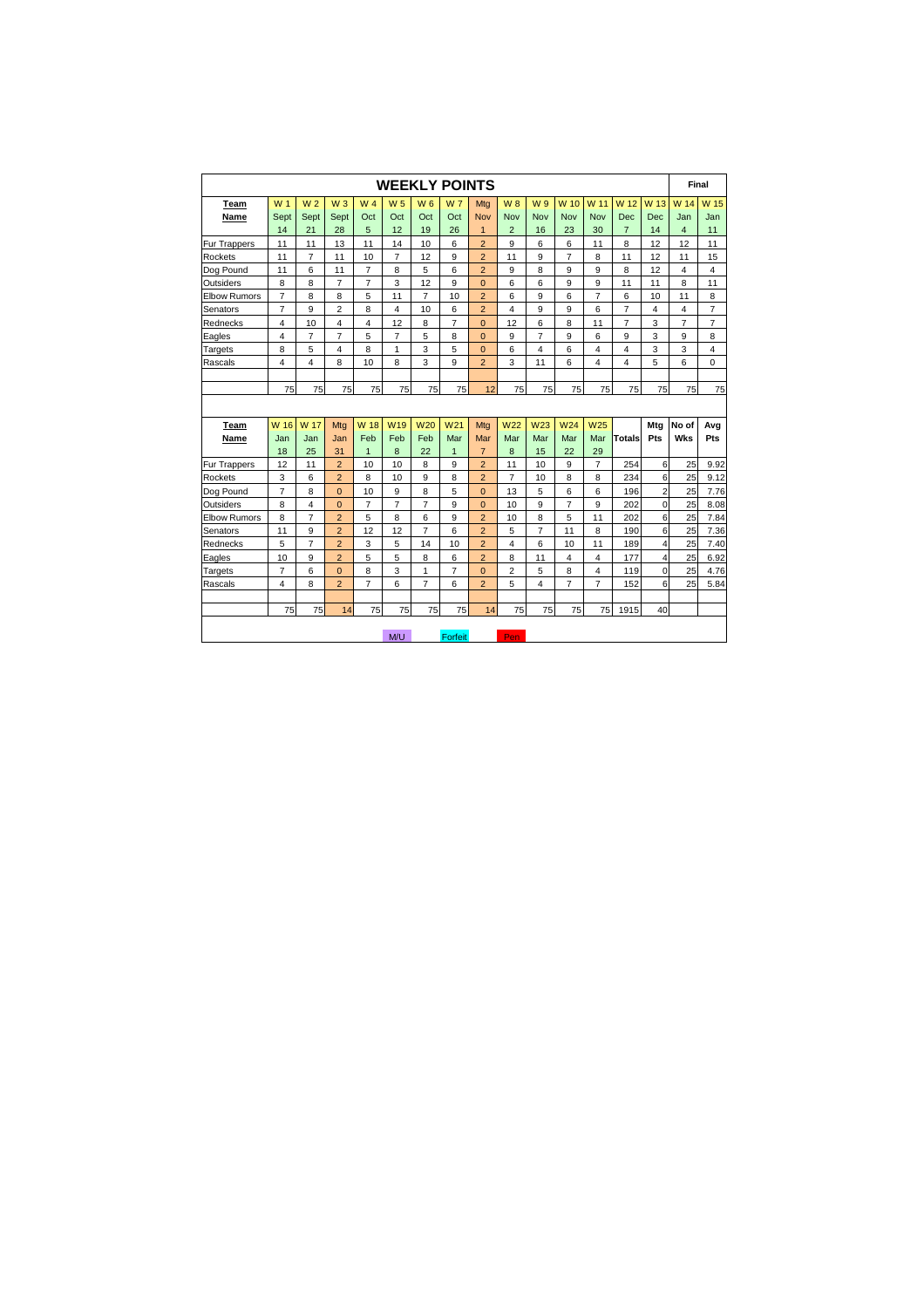| <b>RANK BY PERCENTAGES</b>           |                              | Final                          |                         |                               |                                 |                                       |
|--------------------------------------|------------------------------|--------------------------------|-------------------------|-------------------------------|---------------------------------|---------------------------------------|
|                                      | <b>TOTAL</b><br><b>TEAMS</b> | <b>TOTAL</b><br><b>DOUBLES</b> | TOTAL<br><b>SINGLES</b> | <b>GAMES</b><br><b>PLAYED</b> | <b>GAMES</b><br><b>FINISHED</b> | <b>FINISHING</b><br><b>PERCENTAGE</b> |
| Adam Warnock                         | 117                          | 46                             | 25                      | 188                           | 70                              | 37.23%                                |
| Doug Hamilton                        | 107                          | 41                             | 22                      | 170                           | 59                              | 34.71%                                |
| Al Lobbezoo<br>Matt McNamara         | 110<br>99                    | 45<br>43                       | 25<br>18                | 180<br>160                    | 61<br>51                        | 33.89%<br>31.88%                      |
| <b>Clive Benton</b>                  | 100                          | 42                             | 21                      | 163                           | 50                              | 30.67%                                |
| Aaron Bell                           | 69                           | 27                             | 15                      | 111                           | 33                              | 29.73%                                |
| Don Portanova                        | 111                          | 43                             | 21                      | 175                           | 52                              | 29.71%                                |
| Kris Schaefer                        | 91                           | 36                             | 19                      | 146                           | 41                              | 28.08%                                |
| Chip Barrow                          | 84                           | 35                             | 17                      | 136                           | 38                              | 27.94%                                |
| Keith Stratton                       | 100                          | 42                             | 22                      | 164                           | 45                              | 27.44%                                |
| Gilles Mercier<br>Ray Armbrust       | 89<br>100                    | 38<br>36                       | 19<br>21                | 146                           | 40<br>42                        | 27.40%<br>26.75%                      |
| Chauncey Morabito                    | 41                           | 16                             | 7                       | 157<br>64                     | 17                              | 26.56%                                |
| Keiven O'Neill                       | 98                           | 44                             | 19                      | 161                           | 42                              | 26.09%                                |
| <b>Terk Terfry</b>                   | 30                           | 12                             | 8                       | 50                            | 13                              | 26.00%                                |
| <b>Ben Barnes</b>                    | 79                           | 32                             | 14                      | 125                           | 32                              | 25.60%                                |
| Remi Riel                            | 78                           | 36                             | 17                      | 131                           | 33                              | 25.19%                                |
| Roger Fournier                       | 95                           | 41                             | 22                      | 158                           | 39                              | 24.68%                                |
| <b>Steve Minor</b>                   | 89                           | 35                             | 19                      | 143                           | 34                              | 23.78%                                |
| <b>Kurt Morrison</b><br>Gary Bozzato | 107<br>70                    | 47<br>29                       | 23<br>17                | 177<br>116                    | 42<br>27                        | 23.73%<br>23.28%                      |
| Charlie Mason                        | 105                          | 44                             | 21                      | 170                           | 37                              | 21.76%                                |
| Elaine Vachon                        | 85                           | 34                             | 16                      | 135                           | 29                              | 21.48%                                |
| Louise Brown                         | 108                          | 42                             | 23                      | 173                           | 37                              | 21.39%                                |
| Roni Webb                            | 89                           | 35                             | 19                      | 143                           | 30                              | 20.98%                                |
| Gary DiMarco                         | 107                          | 48                             | 22                      | 177                           | 37                              | 20.90%                                |
| Una O'Connor                         | 42                           | 17                             | 8                       | 67                            | 14                              | 20.90%                                |
| Justin Racey                         | 115                          | 46                             | 24                      | 185                           | 38                              | 20.54%                                |
| Sandra Muise<br>Willie Muirhead      | 107<br>77                    | 46<br>34                       | 24<br>18                | 177<br>129                    | 35<br>25                        | 19.77%                                |
| Rachel Riel                          | 98                           | 34                             | 18                      | 150                           | 29                              | 19.38%<br>19.33%                      |
| <b>Matt Stortz</b>                   | 100                          | 45                             | 22                      | 167                           | 32                              | 19.16%                                |
| Margaret Russell                     | 31                           | 11                             | 6                       | 48                            | 9                               | 18.75%                                |
| John Schaefer                        | 104                          | 36                             | 15                      | 155                           | 29                              | 18.71%                                |
| Diane Matthews                       | 102                          | 38                             | 21                      | 161                           | 29                              | 18.01%                                |
| Gloria Armbrust                      | 94                           | 38                             | 18                      | 150                           | 27                              | 18.00%                                |
| Ray Brown<br>Mike White              | 78                           | 34                             | 18                      | 130                           | 23                              | 17.69%                                |
| Tim Haymes                           | 76<br>55                     | 25<br>24                       | 14<br>13                | 115<br>92                     | 19<br>15                        | 16.52%<br>16.30%                      |
| <b>Bryan Reichheld</b>               | 73                           | 34                             | 16                      | 123                           | 20                              | 16.26%                                |
| Liz Lobbezoo                         | 117                          | 50                             | 24                      | 191                           | 31                              | 16.23%                                |
| Rene Lacourse                        | 82                           | 30                             | 18                      | 130                           | 21                              | 16.15%                                |
| Jessie Stratton                      | 104                          | 37                             | 22                      | 163                           | 26                              | 15.95%                                |
| Dawne Bozzato                        | 64                           | 30                             | 11                      | 105                           | 16                              | 15.24%                                |
| Dean Camp                            | 34                           | 14                             | 6                       | 54                            | 8                               | 14.81%                                |
| Maria McNamara<br><b>Bill Morgan</b> | 93<br>75                     | 33<br>27                       | 17<br>14                | 143<br>116                    | 21<br>17                        | 14.69%<br>14.66%                      |
| Sue Matthews                         | 92                           | 37                             | 15                      | 144                           | 20                              | 13.89%                                |
| <b>Betty Cohoe</b>                   | 109                          | 42                             | 22                      | 173                           | 24                              | 13.87%                                |
| Pat Burley                           | 100                          | 38                             | 19                      | 157                           | 21                              | 13.38%                                |
| Karen Ryan                           | 92                           | 33                             | 11                      | 136                           | 18                              | 13.24%                                |
| Danielle Warnock                     | 53                           | 21                             | 10                      | 84                            | 10                              | 11.90%                                |
| Kerri Dixon                          | 104                          | 42                             | 16                      | 162                           | 19                              | 11.73%                                |
| Kim Pepin                            | 66                           | 22                             | 16                      | 104                           | 12                              | 11.54%                                |
| Gary Dixon<br>Ken Dixon              | 108<br>106                   | 43<br>45                       | 23<br>24                | 174<br>175                    | 20<br>20                        | 11.49%<br>11.43%                      |
| Olwen Benton                         | 99                           | 40                             | 15                      | 154                           | 16                              | 10.39%                                |
| Keiran Whittmaier                    | 7                            | 2                              | 1                       | 10                            | 1                               | 10.00%                                |
| Natalie Fournier                     | 94                           | 34                             | 15                      | 143                           | 14                              | 9.79%                                 |
| Maddy Gagnon                         | 77                           | 28                             | 14                      | 119                           | 11                              | 9.24%                                 |
| Debbie Dixon                         | 101                          | 35                             | 18                      | 154                           | 14                              | 9.09%                                 |
| Roy Gray                             | 95                           | 39                             | 17                      | 151                           | 13                              | 8.61%                                 |
| Mary Mason                           | 87                           | 26                             | 11                      | 124                           | 10                              | 8.06%                                 |
| Nancy Dostie<br>Lucy Gauthier        | 87<br>80                     | 33<br>28                       | 18<br>7                 | 138<br>115                    | 10<br>8                         | 7.25%<br>6.96%                        |
| <b>Becky Forrester</b>               | 49                           | 17                             | 9                       | 75                            | 5                               | 6.67%                                 |
| Marianne Taylor                      | 77                           | 29                             | 16                      | 122                           | 8                               | 6.56%                                 |
| Brenda MacFarlane                    | 81                           | 28                             | 18                      | 127                           | 8                               | 6.30%                                 |
| Jody Cowell                          | 63                           | 23                             | 12                      | 98                            | 6                               | 6.12%                                 |
| Christine Portanova                  | 98                           | 35                             | 16                      | 149                           | 9                               | 6.04%                                 |
| Elsie Bell                           | 90                           | 32                             | 16                      | 138                           | 8                               | 5.80%                                 |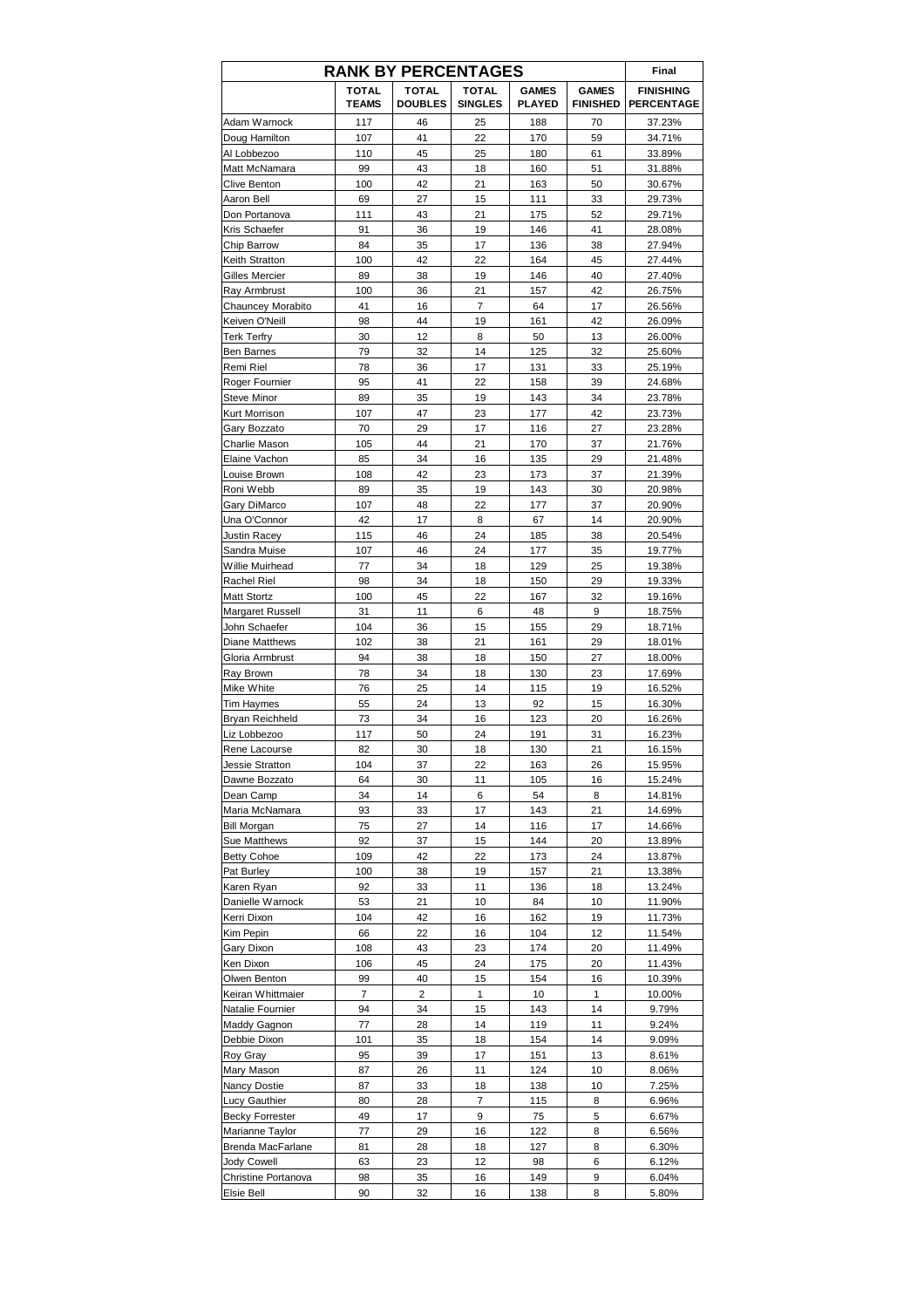|                                    |                       | <b>RANK BY FINISHES</b> |                                |                               | Final                           |
|------------------------------------|-----------------------|-------------------------|--------------------------------|-------------------------------|---------------------------------|
|                                    | TOTAL<br><b>TEAMS</b> | TOTAL<br><b>DOUBLES</b> | <b>TOTAL</b><br><b>SINGLES</b> | <b>GAMES</b><br><b>PLAYED</b> | <b>GAMES</b><br><b>FINISHED</b> |
| Adam Warnock                       | 117                   | 46                      | 25                             | 188                           | 70                              |
| Al Lobbezoo                        | 110                   | 45                      | 25                             | 180                           | 61                              |
| Doug Hamilton                      | 107                   | 41                      | 22                             | 170                           | 59                              |
| Don Portanova                      | 111                   | 43                      | 21                             | 175                           | 52                              |
| Matt McNamara                      | 99<br>100             | 43<br>42                | 18<br>21                       | 160<br>163                    | 51<br>50                        |
| Clive Benton<br>Keith Stratton     | 100                   | 42                      | 22                             | 164                           | 45                              |
| Ray Armbrust                       | 100                   | 36                      | 21                             | 157                           | 42                              |
| Keiven O'Neill                     | 98                    | 44                      | 19                             | 161                           | 42                              |
| <b>Kurt Morrison</b>               | 107                   | 47                      | 23                             | 177                           | 42                              |
| Kris Schaefer                      | 91                    | 36                      | 19                             | 146                           | 41                              |
| Gilles Mercier                     | 89                    | 38                      | 19                             | 146                           | 40                              |
| Roger Fournier                     | 95                    | 41                      | 22                             | 158                           | 39                              |
| Chip Barrow                        | 84                    | 35                      | 17                             | 136                           | 38                              |
| <b>Justin Racey</b>                | 115                   | 46                      | 24                             | 185                           | 38                              |
| Charlie Mason                      | 105                   | 44                      | 21                             | 170                           | 37                              |
| Louise Brown                       | 108                   | 42                      | 23                             | 173                           | 37                              |
| Gary DiMarco                       | 107                   | 48                      | 22                             | 177                           | 37                              |
| Sandra Muise<br><b>Steve Minor</b> | 107<br>89             | 46<br>35                | 24<br>19                       | 177<br>143                    | 35<br>34                        |
| Aaron Bell                         | 69                    | 27                      | 15                             | 111                           | 33                              |
| Remi Riel                          | 78                    | 36                      | 17                             | 131                           | 33                              |
| <b>Ben Barnes</b>                  | 79                    | 32                      | 14                             | 125                           | 32                              |
| <b>Matt Stortz</b>                 | 100                   | 45                      | 22                             | 167                           | 32                              |
| Liz Lobbezoo                       | 117                   | 50                      | 24                             | 191                           | 31                              |
| Roni Webb                          | 89                    | 35                      | 19                             | 143                           | 30                              |
| Elaine Vachon                      | 85                    | 34                      | 16                             | 135                           | 29                              |
| Rachel Riel                        | 98                    | 34                      | 18                             | 150                           | 29                              |
| John Schaefer                      | 104                   | 36                      | 15                             | 155                           | 29                              |
| Diane Matthews                     | 102                   | 38                      | 21                             | 161                           | 29                              |
| Gary Bozzato                       | 70                    | 29                      | 17                             | 116                           | 27                              |
| Gloria Armbrust                    | 94                    | 38                      | 18                             | 150                           | 27                              |
| Jessie Stratton                    | 104                   | 37                      | 22                             | 163                           | 26                              |
| Willie Muirhead                    | 77                    | 34                      | 18                             | 129                           | 25                              |
| <b>Betty Cohoe</b>                 | 109                   | 42                      | 22                             | 173                           | 24                              |
| Ray Brown                          | 78<br>82              | 34<br>30                | 18<br>18                       | 130<br>130                    | 23<br>21                        |
| Rene Lacourse<br>Maria McNamara    | 93                    | 33                      | 17                             | 143                           | 21                              |
| Pat Burley                         | 100                   | 38                      | 19                             | 157                           | 21                              |
| Bryan Reichheld                    | 73                    | 34                      | 16                             | 123                           | 20                              |
| Sue Matthews                       | 92                    | 37                      | 15                             | 144                           | 20                              |
| Gary Dixon                         | 108                   | 43                      | 23                             | 174                           | 20                              |
| Ken Dixon                          | 106                   | 45                      | 24                             | 175                           | 20                              |
| Mike White                         | 76                    | 25                      | 14                             | 115                           | 19                              |
| Kerri Dixon                        | 104                   | 42                      | 16                             | 162                           | 19                              |
| Karen Ryan                         | 92                    | 33                      | 11                             | 136                           | 18                              |
| Chauncey Morabito                  | 41                    | 16                      | 7                              | 64                            | 17                              |
| <b>Bill Morgan</b>                 | 75                    | 27                      | 14                             | 116                           | 17                              |
| Dawne Bozzato                      | 64                    | 30                      | 11                             | 105                           | 16                              |
| Olwen Benton                       | 99<br>55              | 40<br>24                | 15<br>13                       | 154<br>92                     | 16<br>15                        |
| Tim Haymes<br>Una O'Connor         | 42                    | 17                      | 8                              | 67                            | 14                              |
| Natalie Fournier                   | 94                    | 34                      | 15                             | 143                           | 14                              |
| Debbie Dixon                       | 101                   | 35                      | 18                             | 154                           | 14                              |
| <b>Terk Terfry</b>                 | 30                    | 12                      | 8                              | 50                            | 13                              |
| Roy Gray                           | 95                    | 39                      | 17                             | 151                           | 13                              |
| Kim Pepin                          | 66                    | 22                      | 16                             | 104                           | 12                              |
| Maddy Gagnon                       | 77                    | 28                      | 14                             | 119                           | 11                              |
| Danielle Warnock                   | 53                    | 21                      | 10                             | 84                            | 10                              |
| Mary Mason                         | 87                    | 26                      | 11                             | 124                           | 10                              |
| Nancy Dostie                       | 87                    | 33                      | 18                             | 138                           | 10                              |
| Margaret Russell                   | 31                    | 11                      | 6                              | 48                            | 9                               |
| Christine Portanova                | 98                    | 35                      | 16                             | 149                           | 9                               |
| Dean Camp                          | 34                    | 14                      | 6                              | 54                            | 8                               |
| Lucy Gauthier                      | 80                    | 28                      | 7                              | 115                           | 8                               |
| Marianne Taylor                    | 77                    | 29<br>28                | 16                             | 122                           | 8                               |
| Brenda MacFarlane<br>Elsie Bell    | 81<br>90              | 32                      | 18<br>16                       | 127<br>138                    | 8<br>8                          |
| Jody Cowell                        | 63                    | 23                      | 12                             | 98                            | 6                               |
| <b>Becky Forrester</b>             | 49                    | 17                      | 9                              | 75                            | 5                               |
| Keiran Whittmaier                  | 7                     | 2                       | 1                              | 10                            | 1                               |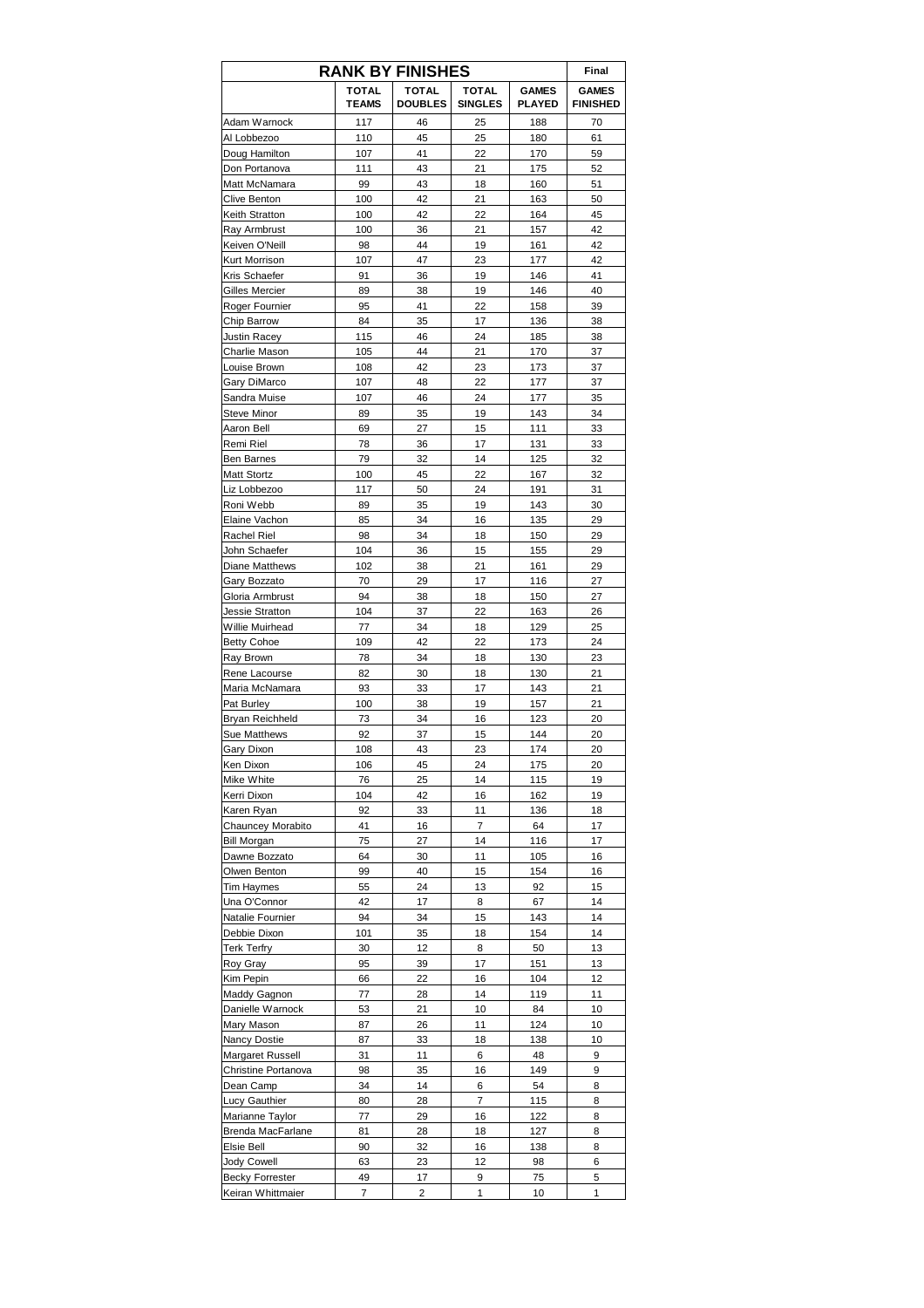|                       |                    | <b>HIGH STARTS</b>   | (Page 1)              |                                         | Apr 19th                  |
|-----------------------|--------------------|----------------------|-----------------------|-----------------------------------------|---------------------------|
| Player                | <b>Date</b>        | <b>High Start</b>    | <b>Player</b>         | <b>Date</b>                             | <b>High Start</b>         |
| <b>Adam Warnock</b>   | 22 Mar & 29 Mar    | 2 x 160              | <b>Aaron Bell</b>     | $\overline{4 \text{ Jan } 811}$ Jan x 2 | 3 x 108                   |
| Chip Barrow           | 22-Mar             | 157                  | Liz Lobbezoo          | 12 Oct & 4 Jan                          | 2 x 108                   |
| Matt McNamara         | 30-Nov             | 152                  | Gary Bozzato          | 5-Oct                                   | 108                       |
| <b>Gilles Mercier</b> | 21-Sep             | 148                  | <b>Kris Schaefer</b>  | 5-Oct                                   | 108                       |
| Aaron Bell            | 16-Nov             | $\overline{148}$     | Ray Armbrust          | 22-Feb                                  | 108                       |
| <b>Clive Benton</b>   | 12 Oct & 11 Jan    | 2 x 142              | <b>Charlie Mason</b>  | 8-Mar                                   | 108                       |
| <b>Charlie Mason</b>  | 29-Mar             | 138                  | Pat Burley            | 1-Mar                                   | 108                       |
| John Schaefer         | 28-Sep             | 136                  | <b>Charlie Mason</b>  | 25-Jan                                  | 106                       |
| Matt McNamara         | 23-Nov             | 132                  | Matt McNamara         | 22-Feb                                  | 106                       |
| <b>Matt Stortz</b>    | 23-Nov             | 130                  | <b>Gilles Mercier</b> | 22-Mar                                  | 10 <sub>6</sub>           |
| Liz Lobbezoo          | 15-Mar             | 122                  | <b>Gilles Mercier</b> | 1-Mar                                   | 105                       |
| Adam Warnock          | 29-Mar             | $\overline{122}$     | Keiven O'Neill        | 28-Sep                                  | 104                       |
| Gary Bozzato          | 1 Mar & 29 Mar     | 2 x 120              | Karen Ryan            | $25 - Jan$                              | 104                       |
| Keith Stratton        | 16-Nov             | 120                  | Gary Bozzato          | 19 Oct & 22 Feb                         | 2 x 103                   |
| Roger Fournier        | 12-Oct             | 120                  | <b>Kris Schaefer</b>  | 2-Nov                                   | 103                       |
| Elaine Vachon         | $25 - Jan$         | 120                  | Chip Barrow           | 23-Nov                                  | 103                       |
| Gloria Armbrust       | 22-Mar             | 120                  | <b>Clive Benton</b>   | 120&11J&8M                              | $\overline{3 \times 102}$ |
| <b>Aaron Bell</b>     | 29-Mar             | 120                  | <b>Kris Schaefer</b>  | 21-Sep                                  | 102                       |
| Adam Warnock          | 12-Oct             | 120                  | Aaron Bell            | 23-Nov                                  | 102                       |
| <b>Kurt Morrison</b>  | 19-Oct             | 116                  | Sandra Muise          | 12-Oct                                  | 102                       |
| Roger Fournier        | 11-Jan             | 116                  | Gary Dixon            | 14-Sep                                  | 102                       |
| <b>Adam Warnock</b>   | $1-Feb$            | 116                  | <b>Kurt Morrison</b>  | 8-Feb                                   | 102                       |
| <b>Adam Warnock</b>   | 16 Nov & 15 Mar    | 2 x 115              | <b>Gilles Mercier</b> | 8-Mar                                   | 102                       |
| <b>Terk Terfry</b>    | 26-Oct             | 115                  | <b>Adam Warnock</b>   | 7 Dec & 14 Dec                          | $2 \times 101$            |
| <b>Sue Matthews</b>   | 4-Jan              | 114                  | Roger Fournier        | 16-Nov                                  | 101                       |
| Doug Hamilton         | 23 N & 15 M & 29 M | $\overline{3}$ x 112 | Gary Bozzato          | 12-Oct                                  | 101                       |
| Louise Brown          | 14-Sep             | $\overline{112}$     | <b>Steve Minor</b>    | 21-Sep                                  | 101                       |
| Aaron Bell            | 7-Dec              | $\overline{112}$     | <b>Ben Barnes</b>     | 14-Dec                                  | 101                       |
| Karen Ryan            | 11-Jan             | 112                  | <b>Keiven O'Neill</b> | 23-Nov                                  | 101                       |
| <b>Gary DiMarco</b>   | 18-Jan             | $\overline{112}$     | Matt McNamara         | 16-Nov                                  | 101                       |
| <b>Ben Barnes</b>     | $1-Feb$            | 112                  | Adam Warnock          | 1-Mar                                   | 101                       |
| <b>Bill Morgan</b>    | 8-Feb              | 112                  |                       |                                         |                           |
| <b>Justin Racey</b>   | 28-Sep             | 110                  |                       |                                         |                           |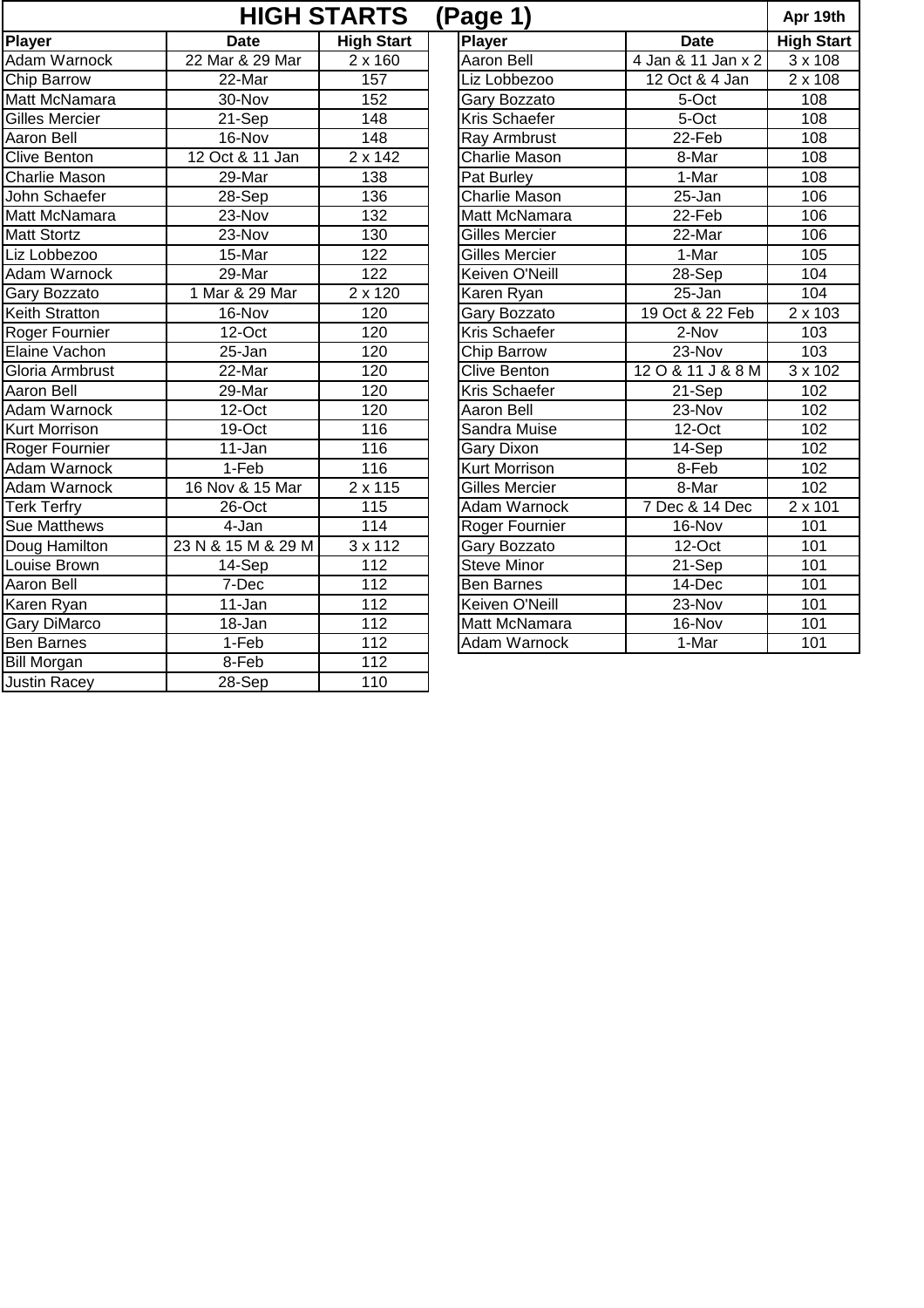|                        |                 | <b>HIGH STARTS</b>   | (Page 2)                 |                  | Apr 19th          |
|------------------------|-----------------|----------------------|--------------------------|------------------|-------------------|
| <b>Player</b>          | <b>Date</b>     | <b>High Start</b>    | <b>Player</b>            | <b>Date</b>      | <b>High Start</b> |
| Keiven O'Neill         | 28 Sep & 12 Oct | 2 x 100              | <b>Ray Armbrust</b>      | 28-Sep           | 93                |
| Al Lobbezoo            | 1 Feb & 15 Mar  | $\overline{2}$ x 100 | Doug Hamilton            | 1 F & 8 M & 15 M | $3 \times 92$     |
| <b>Aaron Bell</b>      | 7-Dec           | 100                  | Rene Lacourse            | $22-Feb$         | 92                |
| <b>Bryan Reichheld</b> | 16-Nov          | 100                  | Al Lobbezoo              | 15-Mar           | 92                |
| Chip Barrow            | 2-Nov           | 100                  | <b>Justin Racey</b>      | 23-Nov           | $\overline{91}$   |
| Don Portanova          | 7-Dec           | 100                  | <b>Jody Cowell</b>       | 29-Mar           | 91                |
| <b>Kris Schaefer</b>   | $2-Nov$         | 100                  | Gloria Armbrust          | 7 Dec & 25 Jan   | $2 \times 90$     |
| Rene Lacourse          | 23-Nov          | 100                  | Maddy Gagnon             | 23-Nov           | 90                |
| <b>Tim Haymes</b>      | 18-Jan          | 100                  | Ken Dixon                | 30-Nov           | $\overline{90}$   |
| Sandra Muise           | 29-Mar          | 100                  | John Schaefer            | 28-Sep           | $\overline{90}$   |
| Gary Bozzato           | 29-Mar          | 100                  | <b>Gilles Mercier</b>    | 14-Dec           | 90                |
| Roni Webb              | 26-Oct          | 99                   | Adam Warnock             | 8-Feb            | 90                |
| Adam Warnock           | 7-Dec           | 99                   | Olwen Benton             | 22-Mar           | 90                |
| Olwen Benton           | 2-Nov           | 98                   | <b>Sue Matthews</b>      | 29-Mar           | 90                |
| Maria McNamara         | 7-Dec           | 98                   | <b>Gilles Mercier</b>    | 28-Sep           | 88                |
| <b>Matt Stortz</b>     | 23-Nov          | 96                   | <b>Adam Warnock</b>      | 11-Jan           | 88                |
| Louise Brown           | 5-Oct           | 96                   | Doug Hamilton            | $1-Feb$          | 88                |
| Liz Lobbezoo           | $26$ -Oct       | $\overline{96}$      | <b>Nancy Dostie</b>      | $19$ -Oct        | $\overline{87}$   |
| Gary DiMarco           | 7-Dec           | $\overline{96}$      | Natalie Fournier         | $19$ -Oct        | $\overline{87}$   |
| Al Lobbezoo            | 4-Jan           | $\overline{96}$      | <b>Elsie Bell</b>        | 14-Dec           | 87                |
| Doug Hamilton          | 11-Jan          | $\overline{96}$      | Pat Burley               | 26-Oct           | 86                |
| <b>Adam Warnock</b>    | $1-Feb$         | $\overline{96}$      | <b>Nancy Dostie</b>      | 19-Oct           | 85                |
| Don Portanova          | $2-Nov$         | $\overline{95}$      | Una O'Connor             | 21-Sep           | $\overline{83}$   |
| Ray Brown              | 23-Nov          | $\overline{95}$      | Roni Webb                | 23-Nov           | 83                |
| <b>Justin Racey</b>    | 8-Mar           | 95                   | Chauncey Morabito        | 5-Oct            | 82                |
| <b>Clive Benton</b>    | 18 Jan & 22 Mar | $\overline{2}$ x 94  | Debbie Dixon             | 12-Oct           | 82                |
| Roni Webb              | 7-Dec           | 94                   | Gary Bozzato             | 4-Jan            | $\overline{82}$   |
| John Schaefer          | 30-Nov          | 94                   | Dawne Bozzato            | 2-Nov            | 81                |
| <b>Keith Stratton</b>  | 4-Jan           | 94                   | <b>Chauncey Morabito</b> | 21-Sep           | 80                |
| <b>Gary Dixon</b>      | 1-Feb           | 94                   | Ken Dixon                | 2-Nov            | 80                |
|                        |                 |                      | Adam Warnock             | 22-Feb           | 80                |
|                        |                 |                      | Matt McNamara            | 14-Sep           | 79                |

Ray Armbrust 19-Oct 1979 Doug Hamilton  $\vert$  5-Oct | 78 Jessie Stratton 14-Sep 78 Roger Fournier | 26-Oct | 75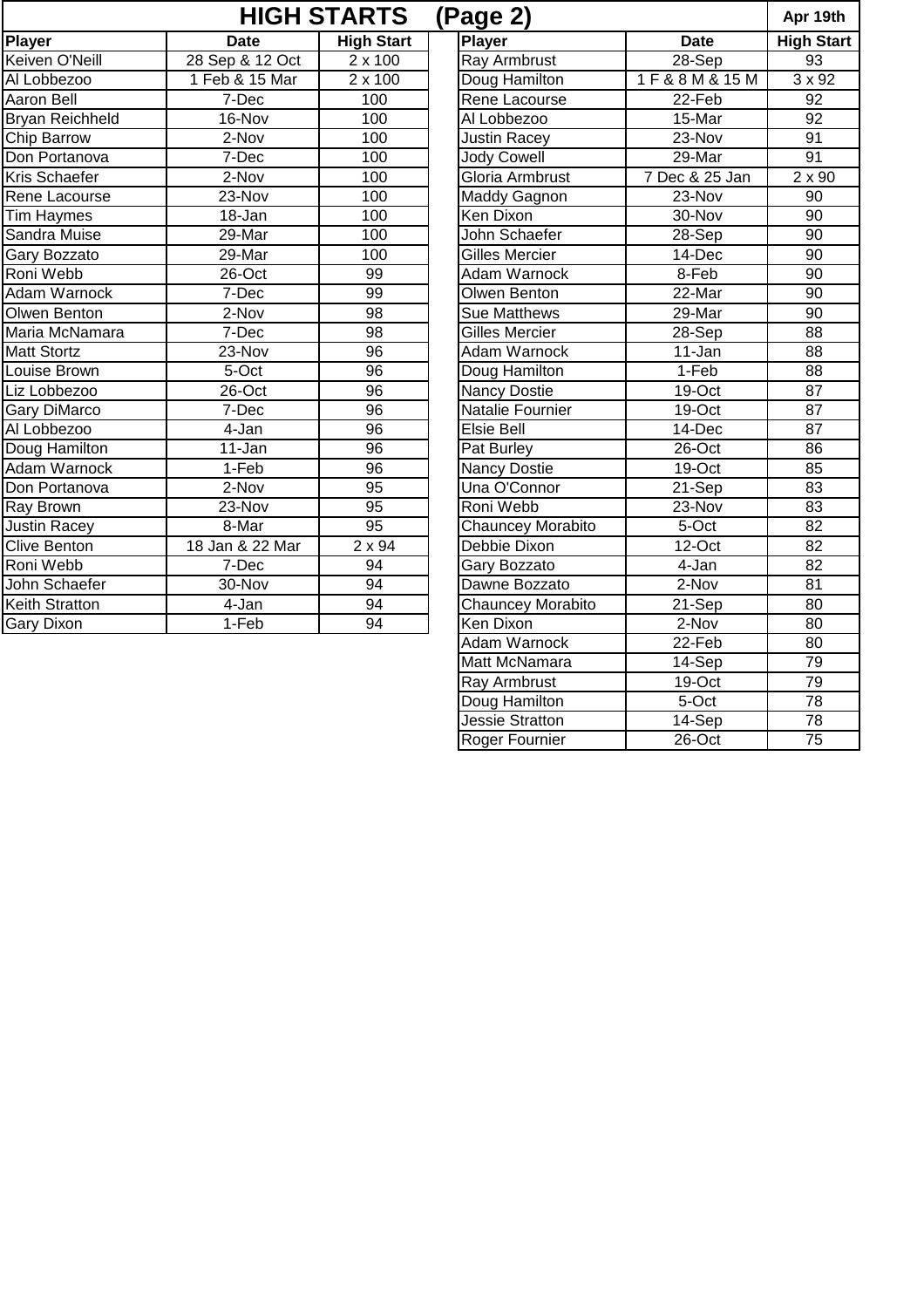| <b>HIGH FINISHES</b>     |             | Apr 19th           |                     | <b>180 CLUB</b> | Apr 19th       |
|--------------------------|-------------|--------------------|---------------------|-----------------|----------------|
| <b>Player</b>            | <b>Date</b> | <b>High Finish</b> | <b>Player</b>       | <b>Date</b>     | otal Number    |
| <b>Kurt Morrison</b>     | 28-Sep      | 158                | Roger Fournier      | 12 Oct & 9 Nov  | 2              |
| <b>Gary DiMarco</b>      | 18-Jan      | 144                | Kris Schaefer       | 5 Oct & 25 Jan  | $\overline{2}$ |
| <b>Clive Benton</b>      | 14-Dec      | 123                | John Schaefer       | 28-Sep          | $\overline{1}$ |
| Roger Fournier           | 14-Dec      | 120                | Roni Webb           | 5-Oct           | $\mathbf{1}$   |
| Al Lobbezoo              | 7-Dec       | $\overline{11}7$   | <b>Gary DiMarco</b> | 16-Nov          | $\mathbf{1}$   |
| Doug Hamilton            | 22-Feb      | 110                | <b>Adam Warnock</b> | 18-Jan          | 1              |
| Don Portanova            | 2-Nov       | 109                | Don Portanova       | 15-Feb          | 1              |
| <b>Matt Stortz</b>       | 30-Nov      | 109                | Matt McNamara       | 19-Apr          | $\mathbf{1}$   |
| Karen Ryan               | 29-Mar      | 109                |                     |                 |                |
| Adam Warnock             | 22-Feb      | 107                |                     |                 |                |
| <b>Clive Benton</b>      | 1-Mar       | 106                |                     |                 |                |
| <b>Gary Bozzato</b>      | 1-Mar       | 106                |                     |                 |                |
| Ray Armbrust             | 25-Jan      | 105                |                     |                 |                |
| <b>Rachel Riel</b>       | 12-Oct      | 104                |                     |                 |                |
| John Schaefer            | 11-Jan      | 104                |                     |                 |                |
| <b>Matt Stortz</b>       | 15-Mar      | 104                |                     |                 |                |
| <b>Bill Morgan</b>       | $2-Nov$     | 103                |                     |                 |                |
| Al Lobbezoo              | 26-Apr      | 102                |                     |                 |                |
| Roger Fournier           | 28-Sep      | 101                |                     |                 |                |
| Matt McNamara            | 12-Oct      | 101                |                     |                 |                |
| Dean Camp                | 19-Oct      | 100                |                     |                 |                |
| Aaron Bell               | 19-Oct      | 100                |                     |                 |                |
| Liz Lobbezoo             | 16-Nov      | 100                |                     |                 |                |
| Ken Dixon                | 19-Apr      | 98                 |                     |                 |                |
| <b>Adam Warnock</b>      | 4-Jan       | $\overline{97}$    |                     |                 |                |
| Doug Hamilton            | $28-Sep$    | $\overline{95}$    |                     |                 |                |
| Pat Burley               | 19-Apr      | 92                 |                     |                 |                |
| Ray Armbrust             | 21-Dec      | $\overline{90}$    |                     |                 |                |
| Karen Ryan               | 9-Nov       | 89                 |                     |                 |                |
| <b>Kurt Morrison</b>     | 14-Dec      | $\overline{87}$    |                     |                 |                |
| <b>Willie Muirhead</b>   | $25 - Jan$  | 86                 |                     |                 |                |
| <b>Chauncey Morabito</b> | 14-Dec      | 82                 |                     |                 |                |
| Adam Warnock             | 21-Dec      | 80                 |                     |                 |                |
| Gary Bozzato             | 5-Oct       | $\overline{80}$    |                     |                 |                |
| Doug Hamilton            | 9-Nov       | 80                 |                     |                 |                |
| Elaine Vachon            | 21-Sep      | 78                 |                     |                 |                |
| Sue Matthews             | 4-Jan       | $\overline{76}$    |                     |                 |                |
| <b>Willie Muirhead</b>   | 21-Sep      | 76                 |                     |                 |                |
| <b>Kurt Morrison</b>     | 30-Nov      | $\overline{75}$    |                     |                 |                |

|        | <b>HIGH FINISHES</b> |                    | <b>180 CLUB</b>     | Apr 19th       |                     |
|--------|----------------------|--------------------|---------------------|----------------|---------------------|
|        | <b>Date</b>          | <b>High Finish</b> | Player              | <b>Date</b>    | <b>Total Number</b> |
| ison   | 28-Sep               | 158                | Roger Fournier      | 12 Oct & 9 Nov |                     |
| arco   | 18-Jan               | 144                | Kris Schaefer       | 5 Oct & 25 Jan | 2                   |
| ıton⊹  | 14-Dec               | 123                | John Schaefer       | 28-Sep         |                     |
| urnier | 14-Dec               | 120                | Roni Webb           | 5-Oct          |                     |
| ZOO.   | 7-Dec                | 117                | <b>Gary DiMarco</b> | 16-Nov         |                     |
| milton | 22-Feb               | 110                | Adam Warnock        | 18-Jan         |                     |
| anova  | 2-Nov                | 109                | Don Portanova       | 15-Feb         |                     |
| tz     | 30-Nov               | 109                | Matt McNamara       | 19-Apr         |                     |
|        |                      |                    |                     |                |                     |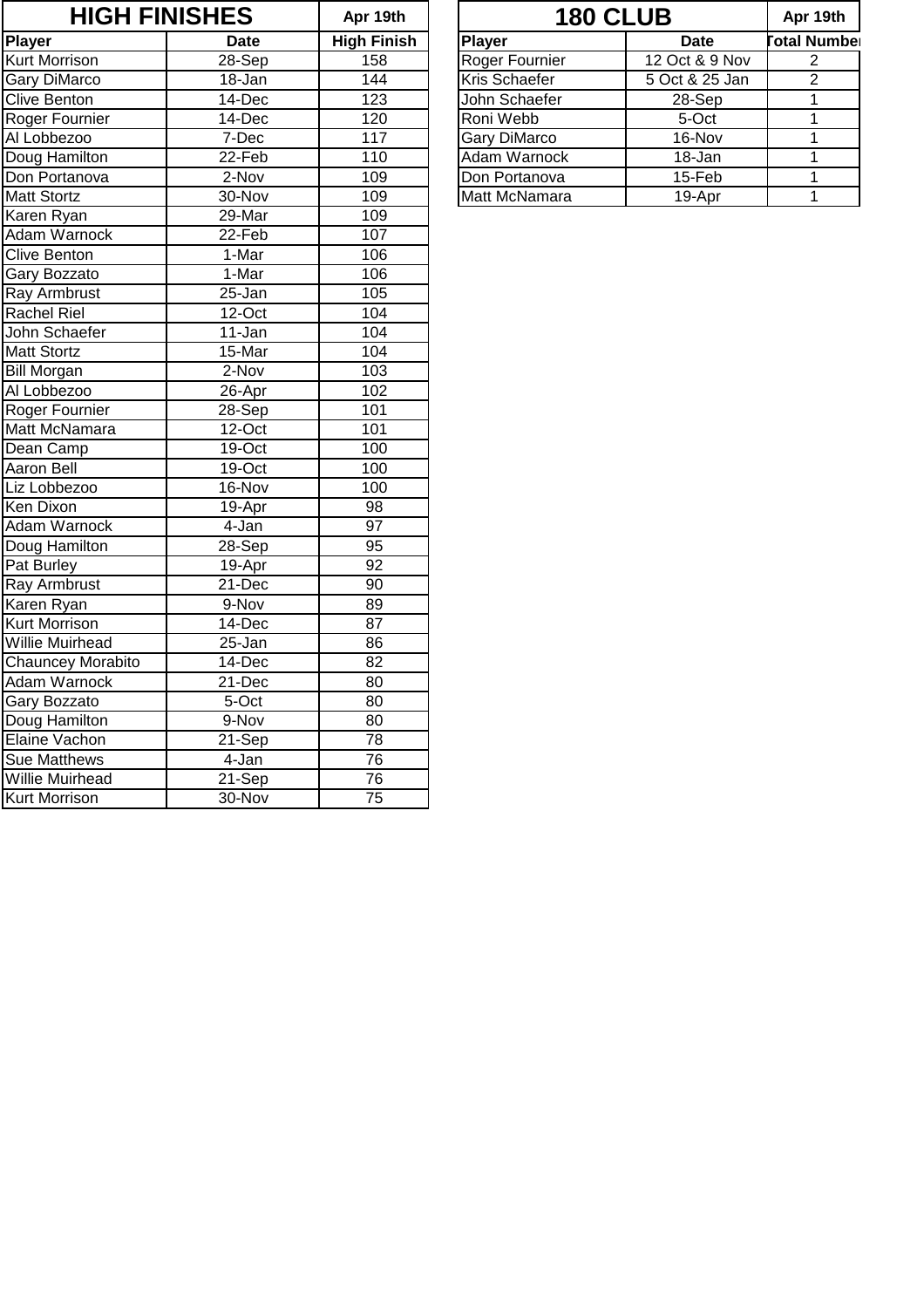| <b>HIGH SCORES UNDER 180</b><br>(Page 1)<br>Apr 19th |                        |                   |                                |                        |                   |  |  |  |
|------------------------------------------------------|------------------------|-------------------|--------------------------------|------------------------|-------------------|--|--|--|
| <b>Player</b>                                        | <b>Number of Times</b> | <b>High Score</b> | <b>Player</b>                  | <b>Number of Times</b> | <b>High Score</b> |  |  |  |
| <b>Ben Barnes</b>                                    |                        | 177               | Matt McNamara                  |                        | 137               |  |  |  |
| Keiven O'Neill                                       | 1                      | 174               | <b>Sue Matthews</b>            | 1                      | 137               |  |  |  |
| Louise Brown                                         | 1                      | 160               | <b>Kris Schaefer</b>           | 1                      | 137               |  |  |  |
| Don Portanova                                        | 1                      | 160               | Marianne Taylor                | 1                      | 136               |  |  |  |
| Keiven O'Neill                                       | 1                      | 159               | Remi Riel                      | 1                      | 136               |  |  |  |
| John Schaefer                                        | 1                      | 153               | <b>Sue Matthews</b>            | 1                      | 136               |  |  |  |
| Mike White                                           | 1                      | 150               | Adam Warnock                   | 4                      | 135               |  |  |  |
| <b>Sue Matthews</b>                                  | 1                      | 145               | Roger Fournier                 | $\overline{2}$         | 135               |  |  |  |
| Kurt Morrison                                        | 1                      | 145               | Al Lobbezoo                    | $\overline{c}$         | 135               |  |  |  |
| Adam Warnock                                         | 16                     | 140               | Elaine Vachon                  | 1                      | 135               |  |  |  |
| Al Lobbezoo                                          | 8                      | 140               | Keith Stratton                 | 1                      | 135               |  |  |  |
| Matt McNamara                                        | 8                      | 140               | Ray Armbrust                   | 1                      | 135               |  |  |  |
| <b>Aaron Bell</b>                                    | $\overline{7}$         | 140               | Keiven O'Neill                 | $\mathbf{1}$           | 135               |  |  |  |
| <b>Steve Minor</b>                                   | 7                      | 140               | <b>Kris Schaefer</b>           | 1                      | 135               |  |  |  |
| Doug Hamilton                                        | 6                      | 140               | Matt McNamara                  | 1                      | 135               |  |  |  |
| Kris Schaefer                                        | 6                      | 140               | <b>Gilles Mercier</b>          | 1                      | 135               |  |  |  |
| Ray Armbrust                                         | 5                      | 140               | <b>Jessie Stratton</b>         | 1                      | 134               |  |  |  |
| Don Portanova                                        | 5                      | 140               | John Schaefer                  | 1                      | 134               |  |  |  |
| <b>Clive Benton</b>                                  | $\overline{4}$         | 140               | Roger Fournier                 | $\mathbf{1}$           | 134               |  |  |  |
| Keith Stratton                                       | 4                      | 140               | <b>Gilles Mercier</b>          | 1                      | 134               |  |  |  |
| <b>Gilles Mercier</b>                                | 4                      | 140               | Maddy Gagnon                   | 1                      | 134               |  |  |  |
| <b>Ben Barnes</b>                                    | 4                      | 140               | Karen Ryan                     | 1                      | 134               |  |  |  |
| Dean Camp                                            | 3                      | 140               | Kurt Morrison                  | 1                      | 134               |  |  |  |
| Roger Fournier                                       | 3                      | 140               | Rene Lacourse                  | 1                      | 134               |  |  |  |
| Chauncey Morabito                                    | $\overline{2}$         | 140               | <b>Bill Morgan</b>             | $\mathbf 1$            | 134               |  |  |  |
| Karen Ryan                                           | $\overline{2}$         | 140               | Ray Armbrust                   | 1                      | 134               |  |  |  |
| Kurt Morrison                                        | 2                      | 140               | Kim Pepin                      | 1                      | 134               |  |  |  |
| Remi Riel                                            | $\overline{2}$         |                   | Olwen Benton                   |                        | 133               |  |  |  |
|                                                      | $\overline{2}$         | 140               | Keiven O'Neill                 | 1                      |                   |  |  |  |
| <b>Justin Racey</b><br>Rene Lacourse                 | $\overline{2}$         | 140<br>140        |                                | 1                      | 133<br>133        |  |  |  |
|                                                      | $\mathbf 1$            |                   | <b>Roy Gray</b><br>Al Lobbezoo | 1<br>$\mathbf 1$       |                   |  |  |  |
| John Schaefer                                        |                        | 140               |                                |                        | 133               |  |  |  |
| <b>Bill Morgan</b>                                   | 1                      | 140               | Ray Brown                      | 1                      | 133               |  |  |  |
| <b>Terk Terfry</b>                                   | 1                      | 140               | Keith Stratton                 | 1                      | 133               |  |  |  |
| Pat Burley                                           |                        | 140               | Ken Dixon                      | 1                      | 133               |  |  |  |
| Roni Webb                                            | 1                      | 140               | Adam Warnock                   | 1                      | 133               |  |  |  |
| Elaine Vachon                                        | 1                      | 140               | <b>Willie Muirhead</b>         | 1                      | 133               |  |  |  |
| Sandra Muise                                         | 1                      | 140               | Elaine Vachon                  | 1                      | 133               |  |  |  |
| Gary Bozzato                                         | 1                      | 140               | Gary Bozzato                   | 1                      | 133               |  |  |  |
| Louise Brown                                         | 1                      | 140               | <b>Steve Minor</b>             | 1                      | 133               |  |  |  |
| Keiven O'Neill                                       | 1                      | 140               | <b>Justin Racey</b>            | 1                      | 132               |  |  |  |
| <b>Chip Barrow</b>                                   | 1                      | 140               | Louise Brown                   | 1                      | 132               |  |  |  |
| <b>Matt Stortz</b>                                   | 1                      | 140               | Al Lobbezoo                    | $\mathbf{1}$           | 132               |  |  |  |
| Gloria Armbrust                                      | 1                      | 140               | Chip Barrow                    | 1                      | 132               |  |  |  |
| <b>Ben Barnes</b>                                    | $\overline{2}$         | 139               | Sandra Muise                   | 1                      | 132               |  |  |  |
| Adam Warnock                                         | $\overline{2}$         | 139               | Roger Fournier                 | $\mathbf{1}$           | 132               |  |  |  |
| Maria McNamara                                       | 1                      | 139               | <b>Ben Barnes</b>              | 1                      | 132               |  |  |  |
| Gary Bozzato                                         | 1                      | 138               | Dawne Bozzato                  | $\mathbf{1}$           | 132               |  |  |  |
| Remi Riel                                            | 1                      | 138               | Liz Lobbezoo                   | 1                      | 132               |  |  |  |
| <b>Bill Morgan</b>                                   | 1                      | 138               | Adam Warnock                   | 1                      | 132               |  |  |  |
| Tim Haymes                                           | 1                      | 138               | <b>Clive Benton</b>            | 1                      | 132               |  |  |  |
| Don Portanova                                        | 1                      | 138               | Gary Dixon                     | 1                      | 132               |  |  |  |
| Gloria Armbrust                                      | 1                      | 138               | <b>Bill Morgan</b>             | 1                      | 132               |  |  |  |
| Olwen Benton                                         | 1                      | 138               | Pat Burley                     | $\mathbf{1}$           | 132               |  |  |  |
| Elaine Vachon                                        | 1                      | 138               | Charlie Mason                  | 1                      | 132               |  |  |  |
| <b>Ben Barnes</b>                                    | 1                      | 138               | Sue Matthews                   | $\mathbf{1}$           | 130               |  |  |  |
| Mary Mason                                           | 1                      | 138               | <b>Clive Benton</b>            | 1                      | 130               |  |  |  |
|                                                      |                        |                   | Adam Warnock                   | $\mathbf{1}$           | 130               |  |  |  |
|                                                      |                        |                   | Al Lobbezoo                    | $\mathbf 1$            | 130               |  |  |  |
|                                                      |                        |                   | Matt McNamara                  | $\mathbf{1}$           | 130               |  |  |  |
|                                                      |                        |                   | Ray Armbrust                   | $\mathbf{1}$           | 130               |  |  |  |

Ray Armbrust 1 1 130 Roni Webb 1 1 130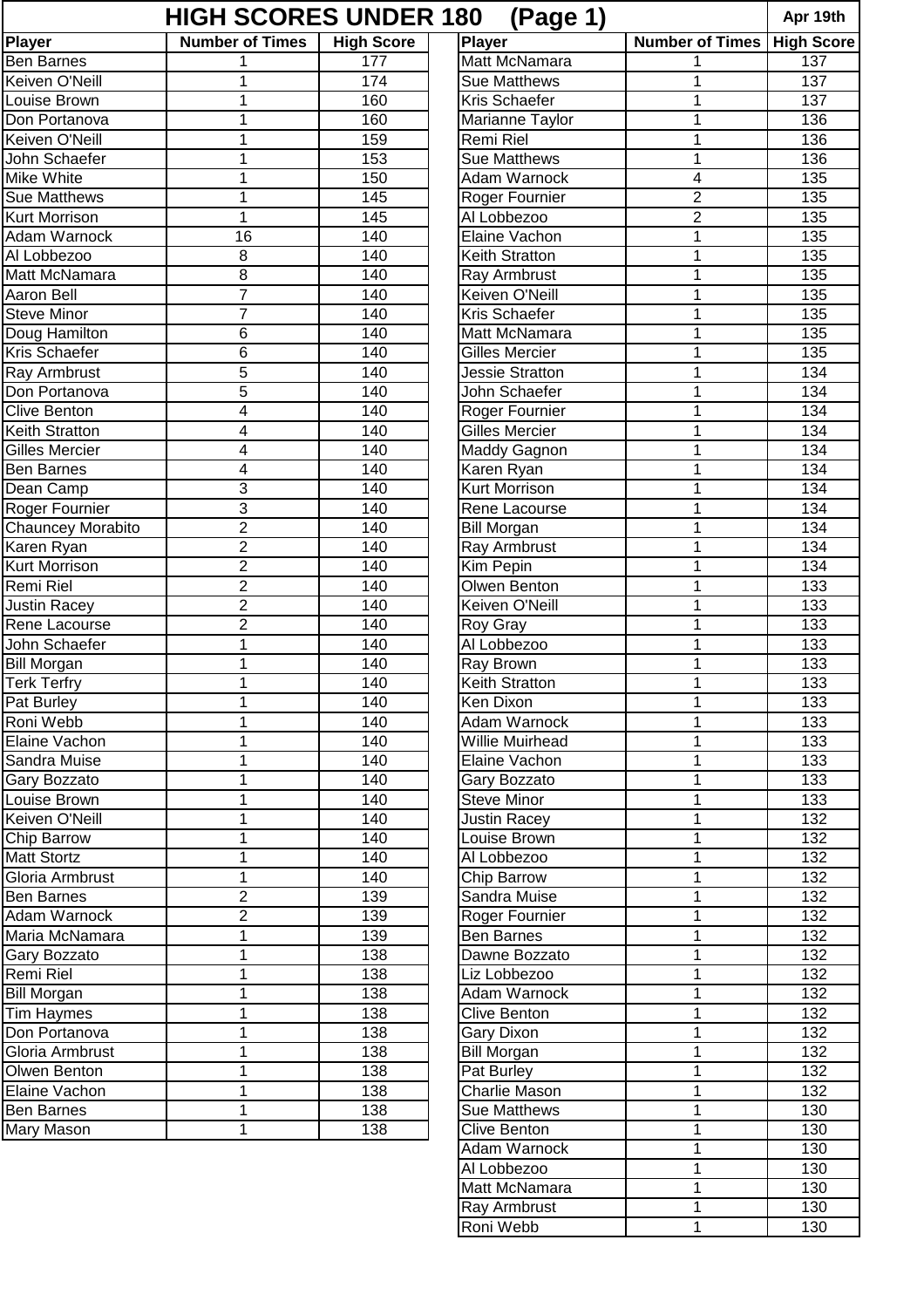| <b>HIGH SCORES UNDER 180</b><br>(Page 2) |                        |                   |                        |                        |                   |  |  |  |  |
|------------------------------------------|------------------------|-------------------|------------------------|------------------------|-------------------|--|--|--|--|
| <b>Player</b>                            | <b>Number of Times</b> | <b>High Score</b> | <b>Player</b>          | <b>Number of Times</b> | <b>High Score</b> |  |  |  |  |
| <b>Justin Racey</b>                      |                        | 129               | Matt McNamara          | 5                      | 121               |  |  |  |  |
| Roger Fournier                           | 1                      | 129               | Adam Warnock           | 4                      | 121               |  |  |  |  |
| Remi Riel                                | 1                      | 129               | Remi Riel              | 3                      | 121               |  |  |  |  |
| Keith Stratton                           | 1                      | 128               | Ray Armbrust           | 3                      | 121               |  |  |  |  |
| Ken Dixon                                | 1                      | 127               | <b>Gilles Mercier</b>  | $\overline{3}$         | 121               |  |  |  |  |
| <b>Rachel Riel</b>                       | 1                      | 127               | Doug Hamilton          | $\overline{2}$         | 121               |  |  |  |  |
| Danielle Warnock                         | 1                      | 126               | <b>Keith Stratton</b>  | $\overline{2}$         | 121               |  |  |  |  |
| <b>Sue Matthews</b>                      | 1                      | 126               | Olwen Benton           | $\overline{2}$         | 121               |  |  |  |  |
| Olwen Benton                             | 1                      | 126               | Chip Barrow            | $\overline{2}$         | 121               |  |  |  |  |
| John Schaefer                            | 1                      | 126               | Roy Gray               | $\overline{2}$         | 121               |  |  |  |  |
| <b>Brenda MacFarlane</b>                 | 1                      | 126               | <b>Mike White</b>      | $\overline{2}$         | 121               |  |  |  |  |
| Adam Warnock                             | 16                     | 125               | <b>Steve Minor</b>     | $\overline{2}$         | 121               |  |  |  |  |
| <b>Keith Stratton</b>                    | 5                      | 125               | <b>Clive Benton</b>    | $\overline{2}$         | 121               |  |  |  |  |
| <b>Clive Benton</b>                      | 5                      | 125               | Kris Schaefer          | $\overline{2}$         | 121               |  |  |  |  |
| <b>Matt McNamara</b>                     | 5                      | 125               | Al Lobbezoo            | $\overline{2}$         | 121               |  |  |  |  |
| <b>Chip Barrow</b>                       | 3                      | 125               | <b>Justin Racey</b>    | 1                      | 121               |  |  |  |  |
| Roger Fournier                           | 3                      | 125               | Liz Lobbezoo           | 1                      | 121               |  |  |  |  |
| Ray Armbrust                             | $\overline{2}$         | 125               | Roger Fournier         | 1                      | 121               |  |  |  |  |
| <b>Kris Schaefer</b>                     | $\overline{2}$         | 125               | Maddy Gagnon           | 1                      | 121               |  |  |  |  |
| Ken Dixon                                | 1                      | 125               | Gary Bozzato           | 1                      | 121               |  |  |  |  |
| Louise Brown                             |                        | 125               |                        | 1                      | 121               |  |  |  |  |
|                                          | 1                      | 125               | Tim Haymes             | 1                      | 121               |  |  |  |  |
| <b>Roy Gray</b>                          | 1                      |                   | Chauncey Morabito      |                        |                   |  |  |  |  |
| <b>Terk Terfry</b>                       |                        | 125               | Keiven O'Neill         | 1                      | 121               |  |  |  |  |
| Debbie Dixon                             | 1                      | 125               | Ray Brown              | 1                      | 121               |  |  |  |  |
| Keiven O'Neill                           | 1                      | 125               | Karen Ryan             | 1                      | 121               |  |  |  |  |
| <b>Gilles Mercier</b>                    | 1                      | 125               | <b>Gary DiMarco</b>    | 1                      | 121               |  |  |  |  |
| <b>Kurt Morrison</b>                     | 1                      | 125               | <b>Rachel Riel</b>     | 1                      | 121               |  |  |  |  |
| <b>Betty Cohoe</b>                       | 1                      | 125               | Roni Webb              | 1                      | 121               |  |  |  |  |
| <b>Chauncey Morabito</b>                 |                        | 125               | Gloria Armbrust        | 1                      | 121               |  |  |  |  |
| John Schaefer                            | 1                      | 125               | Doug Hamilton          | 3                      | 120               |  |  |  |  |
| <b>Mike White</b>                        | 1                      | 125               | Kurt Morrison          | $\overline{2}$         | 120               |  |  |  |  |
| Al Lobbezoo                              | 1                      | 125               | Chauncey Morabito      | $\overline{2}$         | 120               |  |  |  |  |
| Roni Webb                                | 1                      | 125               | Mike White             | $\overline{2}$         | 120               |  |  |  |  |
| <b>Ray Brown</b>                         |                        | 124               | Karen Ryan             | $\overline{c}$         | 120               |  |  |  |  |
| <b>Gary Dixon</b>                        |                        | 124               | Matt McNamara          | $\overline{2}$         | 120               |  |  |  |  |
| Nancy Dostie                             | 1                      | 124               | <b>Gilles Mercier</b>  | $\mathbf 1$            | 120               |  |  |  |  |
| Adam Warnock                             | 3                      | 123               | <b>Betty Cohoe</b>     | 1                      | 120               |  |  |  |  |
| Doug Hamilton                            | 1                      | 123               | <b>Justin Racey</b>    | $\mathbf{1}$           | 120               |  |  |  |  |
| Roni Webb                                | 1                      | 123               | <b>Bryan Reichheld</b> | $\mathbf 1$            | 120               |  |  |  |  |
| Keiven O'Neill                           | 1                      | 123               | Gary Bozzato           | 1                      | 120               |  |  |  |  |
| Gilles Mercier                           | 1                      | 123               | <b>Steve Minor</b>     | 1                      | 120               |  |  |  |  |
| Matt McNamara                            | 1                      | 123               | <b>Bill Morgan</b>     | 1                      | 120               |  |  |  |  |
| Louise Brown                             | 1                      | 123               | Keith Stratton         | 1                      | 120               |  |  |  |  |
| <b>Justin Racey</b>                      | 1                      | 123               | <b>Clive Benton</b>    | 1                      | 120               |  |  |  |  |
| Remi Riel                                | 1                      | 123               | Adam Warnock           | 1                      | 120               |  |  |  |  |
| John Schaefer                            | 1                      | 123               | Kerri Dixon            | 1                      | 119               |  |  |  |  |
| Al Lobbezoo                              | 1                      | 123               | Marianne Taylor        | 1                      | 119               |  |  |  |  |
| Roni Webb                                | 1                      | 122               | Al Lobbezoo            | 1                      | 119               |  |  |  |  |
| Gloria Armbrust                          | 1                      | 122               | <b>Bill Morgan</b>     | 1                      | 119               |  |  |  |  |
| <b>Ben Barnes</b>                        | 1                      | 122               | Roger Fournier         | 1                      | 119               |  |  |  |  |
| Keith Stratton                           | 1                      | 122               | <b>Sue Matthews</b>    | 1                      | 119               |  |  |  |  |
| Matt McNamara                            | 1                      | 122               | <b>Betty Cohoe</b>     | 2                      | 118               |  |  |  |  |
|                                          |                        |                   | Gary Bozzato           | $\mathbf 1$            | 118               |  |  |  |  |
|                                          |                        |                   | Debbie Dixon           | $\mathbf 1$            | 118               |  |  |  |  |

Dawne Bozzato 1 118